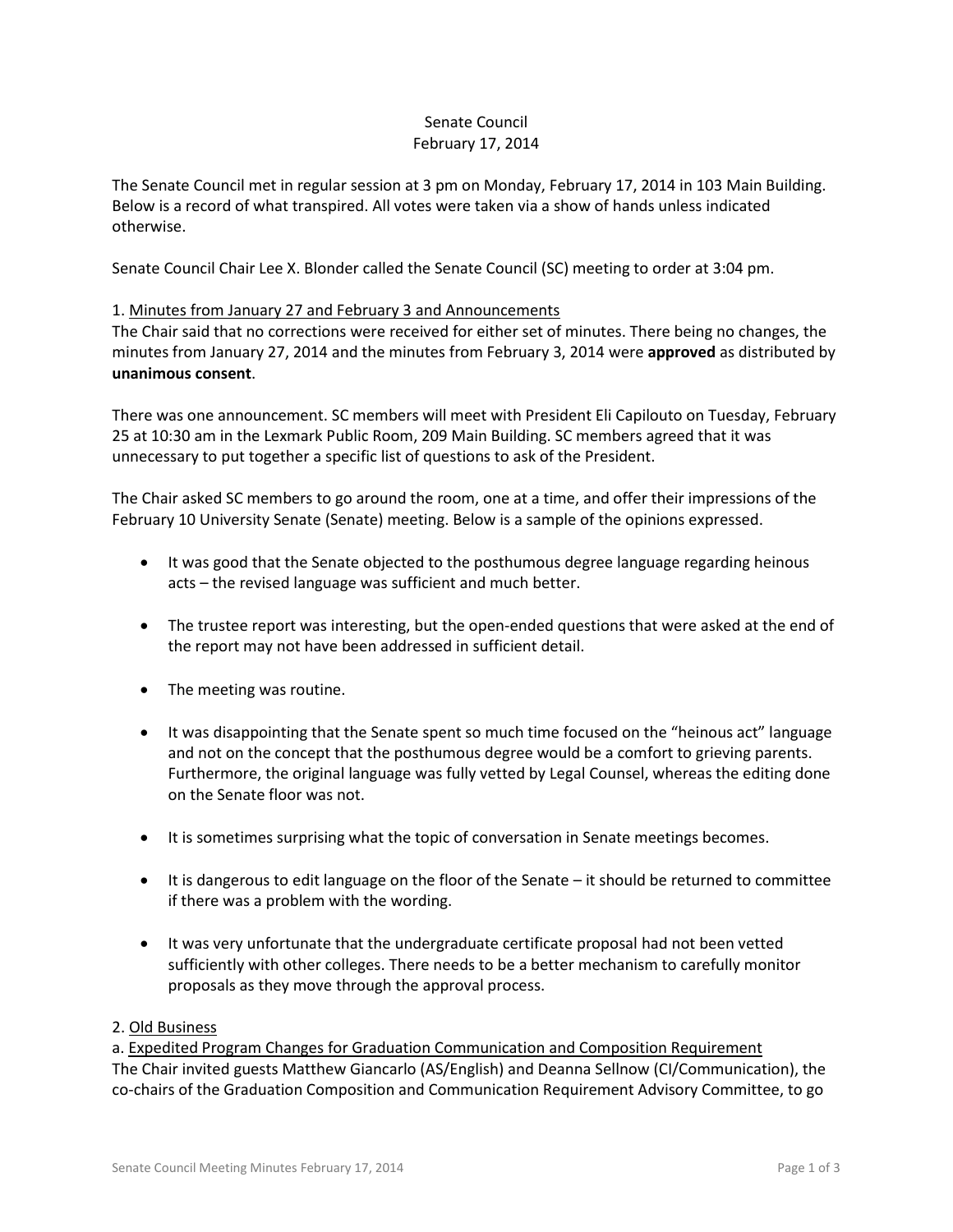over the form that will be used to facilitate the addition of the graduation composition and communication requirement (GCCR) which will be incorporated into all undergraduate programs. Giancarlo and Sellnow explained the form to SC members and answered a few questions. The questions were primarily concerned with how an SC member's individual department was able to comply with the new requirement. Giancarlo and Sellnow reiterated that they were happy to meet with individuals or with groups of faculty to offer focused advice on how to incorporate the GCCR requirement.

Hippisley **moved** that the SC require the use of the expedited program change form, presented by Giancarlo and Sellnow, for the Graduation Composition and Communication requirement. Day **seconded**. There being no further discussion, a **vote** was taken and the motion **passed** with none opposed. Giancarlo commented that there were a few minor issues that the GCCR Advisory Committee was deliberating upon, which may be brought to SC.

### 3. Committee Reports

## a. Senate's Advisory Committee on Privilege and Tenure (SACPT) - Stephen Testa, Chair i. SACPT 2012 - 2013 Final Report

The Chair suggested that SC members go around the room and introduce themselves, which they did. Guest Stephen Testa, chair of the Senate's Advisory Committee on Privilege and Tenure (SACPT), explained the sections of the SACPT's 2012-2013 annual report. There were a number of questions from SC members throughout Testa's explanation of the report.

Christ **moved** that the SC accept the SACPT's 2012-2013 annual report and Day **seconded**. There being no further discussion or question, a **vote** was taken and the motion **passed** with none opposed. The Chair said she would send the report to senators. After brief discussion, it was confirmed that Testa would give the same report to the Senate in March.

b. Senate's Academic Organization and Structure Committee (SAOSC) - Greg Wasilkowski, Chair Debski, a member of the Senate's Academic Organization and Structure Committee (SAOSC), presented the revised SAOSC guidelines and revised SAOSC routing form to the SC. She expressed frustration that although the forms were posted in two places on the Senate's website, proposals were still submitted to the SAOSC without the incorporation of either form. There was a brief discussion about asking Ms. Brothers to take the form submitted by the SAOSC and incorporate the changes into the existing, "fillable" form. Watt asked if Debski and the entire SAOSC simply wanted a directive from SC that prevented the SAOSC from reviewing any proposal that did not use the posted guidelines and routing form.

After looking more closely at the guidelines, Christ suggested that as opposed to the current organization, the individual items to be addressed in a proposal be reorganized so that all the questions that every proposal must answer were at the beginning of the list, followed by a list of the questions that were not applicable to every proposal. There were additional suggestions on how to improve use of the guidelines and routing form. Debski agreed to take the form back to the SAOSC to work on reordering the questions.

Watt **moved** that the SAOSC not review a proposal until such time as the questions posted on the Senate site have been addressed. Hippisley **seconded**. A **vote** was taken and the motion **passed** with none opposed. It was clarified that the intent of the motion is to provide the SAOSC with the authority to not review a proposal until the questions (guidelines and the routing form) are submitted.